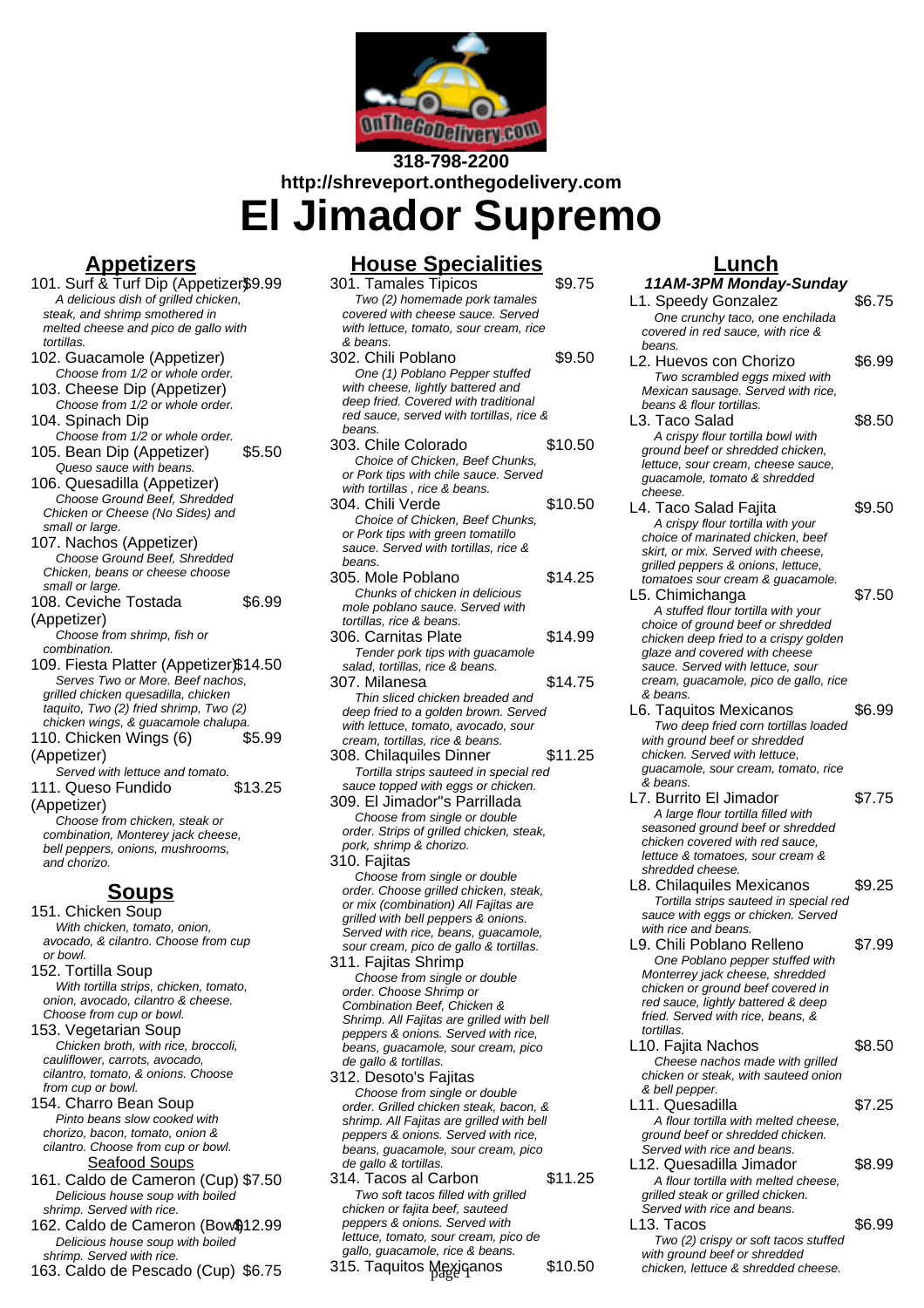House soup with fresh tilapia with rice or bread.

- 164. Caldo de Pescado (Bow $$11.50$ House soup with fresh tilapia with rice or bread.
- 165. Caldo de Mariscos \$13.99 House soup with shrimp, scallop, fish, octopus & crab. Served with rice or bread.
- 166. Caldo de Pescado y Camaron \$12.99

House soup with shrimp & fish. Served with rice or bread.

### **Ensaladas/Salads**

- 201. Seafood Salad \$11.50 Fresh iceberg lettuce, tomato, onion, & avocado topped with crab, scallops, shrimp & shredded cheese. 202. Taco Salad \$10.99 A crispy flour tortilla bowl of lettuce, tomato, beans, cheese, guacamole &
- sour cream. Choose ground beef or shredded chicken. 203. Fajita Taco Salad \$12.50 Your choice of steak, grilled chicken, shrimp or combination (mix) with bell pepper, onion, tomato, beans, lettuce, guacamole, and sour
- cream. 204. Fiesta Salad \$11.50 Fresh lettuce, topped with grilled chicken or steak, egg, shredded cheese, tomato, onion, peppers &
- avocado. 205. Avocado Salad \$6.50 A bed of lettuce topped with tomato, cucumber, shredded cheese & fresh avocado slices or guacamole. 206. Tossed Salad \$3.99 Lettuce topped with tomato & shredded cheese.

#### **Enchiladas**

- 211. Enchiladas Mexicanas \$11.25 One (1) beef covered with red sauce, One (1) cheese covered with cheese sauce, One (1) chicken covered with green sauce. Served with rice & beans. 212. Chili Enchiladas \$9.99 Two (2) ground beef or cheese enchiladas topped with chili sauce,
- served with rice and beans. 213. Enchiladas Rancheras \$11.25 Three (3) cheese enchiladas topped with shredded beef, sauteed onions, tomato and peppers covered in red sauce. Served with rice and guacamole salad.
- 214. Sour Cream Enchiladas \$10.75 Two (2) Shredded chicken enchiladas topped with special sour cream sauce, served with rice, beans, & salad.
- 215. Mole Enchiladas \$11.50 Three (3) chicken mole enchiladas topped with traditional Mexican mole red sauce. Served with rice and beans.
- 216. Spinach Enchiladas \$10.99 Two (2) creamed spinach enchiladas topped with cheese sauce. Served with rice, beans & salad.
- 217. Enchiladas Tipicas \$11.50 Two (2) cheese enchiladas topped with grilled chicken or steak. Covered in cheese sauce, served with rice, beans, & salad.

# **Chimichangas**

221. Chimichanga \$9.99 A stuffed flour tortilla with your

Two deep fried corn tortillas loaded with ground beef or shredded chicken. Served with lettuce, tomato, sour cream, guacamole, rice & beans.

- 316. Puffy Tacos \$10.99 Two (2) puffy tacos filled with ground beef or shredded chicken topped with lettuce, tomato, & shredded cheese. Served with rice & beans.
- 317. Street Tacos \$10.50 Three (3) soft corn or flour tortillas served with onion cilantro red and green salsa on the side, Choice of protein.
- 318. Tortas Mexicanas \$9.25 Mexican sandwich choice of protein, with lettuce, tomato, onion, avocado, cheese, jalapeno & mayo. Served with fries.
- 319. Pizza Jimador \$7.99 Two (2) baked 5" pepperoni pizzas. 320. American Burger \$9.50 A classic cheeseburger with
- lettuce, tomato, & onion. Served with fries. 321. Molcajete Jimador \$28.99
- Grilled chicken strips, steak, shrimp, chorizo, bell pepper & onion topped with green salsa avocado, jalepenos. Served with rice & beans guacamole, sour cream, pico de gallo and flour tortillas.

#### **On The Grill**

**All dishes are served with flour tortillas & choice of two sides.**

| 401. Steak Mexican                   | \$21.95 |
|--------------------------------------|---------|
| 14oz. Ribeye topped with sauteed     |         |
| onions, bell pepper & tomato.        |         |
| 402. T-Bone Steak                    | \$20.75 |
| 16oz. T-Bone steak                   |         |
| 403. Steak & Shrimp                  | \$23.75 |
| Grilled rib-eye & shrimp with        |         |
| sauteed onions, bell peppers, onion, |         |
| & tomato                             |         |
| 404. Carne Asada                     | \$17.50 |
| 16 oz marinated sirloin steak cut    |         |
| thin and cooked to your preference.  |         |
| 405. Steak & Eggs                    | \$21.95 |
| 14oz Rib-eye with two (2) eggs       |         |
| scrambled or over easy.              |         |
| 406. Chicken Monterrey               | \$13.99 |
| 12oz. grilled boneless chicken       |         |
| topped with Monterrey cheese & pico  |         |
| de gallo.                            |         |
| 407. Pollo Tapatio                   | \$14.99 |
| 12oz. grilled boneless chicken       |         |
| topped with bacon, mushrooms, &      |         |
| cheese sauce.                        |         |
| 408. Chicken & Shrimp                | \$15.95 |
| 12oz grilled boneless chicken and    |         |
| shrimp with sauteed onion, peppers   |         |
| & tomato covered with cheese sauce.  |         |
| 409. Pollo Mexicano                  | \$13.99 |
| 12oz. grilled boneless chicken with  |         |
| sauteed onion, peppers & tomato.     |         |

#### **Seafood/Mariscos**

500. Seafood Fajitas Shrimp, Scallops, Crab Meat with onion & bell pepper garnished with lettuce, guacamole, sour cream, pico de gallo. Served with tortillas, rice & beans. 501. Shrimp Cocktail

Shrimp in special cocktail sauce with pico de gallo & avocado. Choose from small or large.

502. Cocktail Vuelva a la vida \$13.75 Shrimp, scallop & octopus with pico de gallo & avocado. page 2

Served with rice & beans. L14. Enchilada  $$6.99$ Two (2) Cheese, Ground beef or shredded chicken rolled in a sioft corn tortilla covered with red sauce & shredded cheese. Served rice & beans. L15. Mole Enchiladas \$8.99 Two (2) chicken enchiladas covered in delicious mole sauce, served with rice & beans. L16. Fajita Enchiladas \$8.75 Two (2) grilled chicken or steak enchiladas topped with red sauce and shredded cheese. Served with rice & beans. L17. Tostaguac \$6.75 A flat crispy corn tortilla covered with beef, beans, lettuce, cheese. sliced tomatoes & guacamole. Served with rice & beans. L18. Pollo Jimador \$9.50 Lunch portion of grilled chicken breast topped with cheese sauce. Served with lettuce, guacamole, sour cream, pico de gallo, flour tortillas rice & beans. L19. Fajitas **\$12.95** Grilled chicken or Steak with sauteed onion & bell pepper. Served with lettuce, pico de gallo, sour cream, guacamole, flour tortillas, rice & beans. L20. Puffy Taco \$7.99 One (1) puffy taco filled with ground beef or shredded chicken topped with lettuce, tomato & cheese. Served with rice & beans. L21. Tacos al Carbon \$8.99 Two (2) soft tacos filled with grilled chicken or fajita beef sauteed green pepper, onion & tomato. Served with rice & beans. L22. Tacos California  $$8.75$ Two (2) corn tacos filled with your choice of Asada beef, Grilled Chicken, Carnitas Pastor, Fish or Shrimp. Topped with cilantro & onion, served with rice & beans. L23. Tamale \$7.75 Two (2) Pork home-made tamales topped with chili sauce & cheese. Served with rice & beans. L24. House Salad \$8.99 Grilled Chicken or Beef, fresh iceberg lettuce, tomato, bell pepper & onion, a boiled egg, avocado & cheese. L25. American Burger \$8.50 A classic beefy cheese burger with lettuce, onion, & tomato. Served with fries. Lunch Ranchero Specials All rancheros serves on a bed of Mexican rice, (pre-cooked with vegetables) bell peppers & onion. Topped with queso dip. L26. Ranchero \$8.75 Grilled Chicken, Steak or Mix. L27. Ranchero Shrimp \$9.25 Grilled Shrimp L28. Ranchero Desoto \$9.50 Grilled Chicken, Bacon, Shrimp and Steak. L29. Ranchero Jalisco  $$9.25$ Grilled Shrimp, Steak and Chicken L30. Ranchero Seafood \$9.25 Grilled Scallops, Shrimp and Crabs. L31. Ranchero Vegetariano \$8.75 Grilled mushrooms, spinach, bell pepper, onion, broccoli, cauliflower and carrot.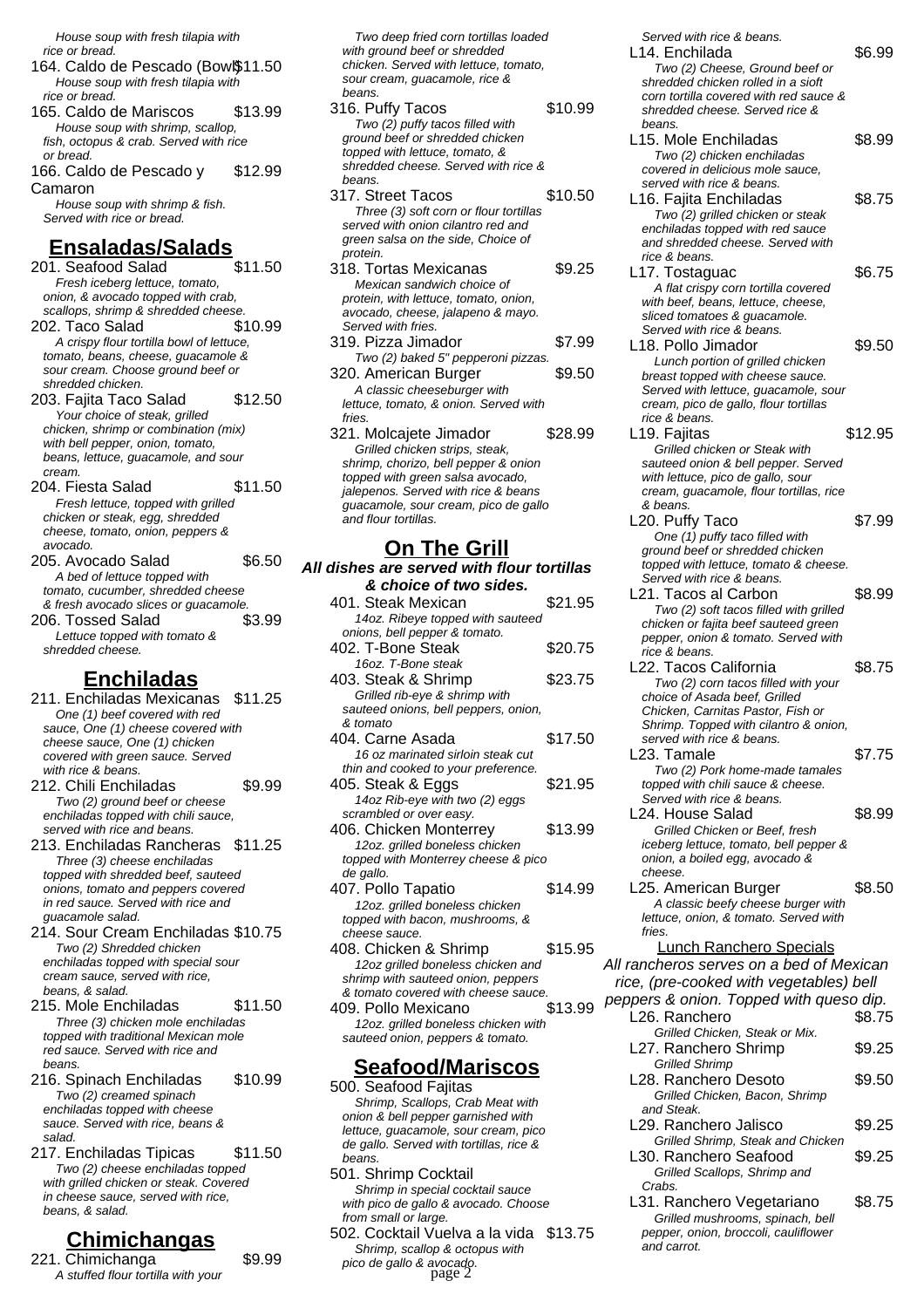choice of ground beef, shredded chicken, grilled beef or grilled chicken, deep fried to a crispy golden glaze and covered with cheese sauce. Served with guacamole, sour cream, pico de gallo, rice & beans.

- 222. Shrimp Chimichanga \$11.25 A stuffed flour tortilla with grilled shrimp onions & bell pepper, deep fried to a crispy golden glaze and covered with cheese sauce. Served with lettuce, guacamole, sour cream, pico de gallo, rice & beans.
- 223. Chimichanga Superior \$11.50 Stuffed flour tortilla with steak, grilled chicken, and shrimp deep fried to a crispy golden glaze and topped with cheese sauce. Served with lettuce, guacamole, sour cream, pico de gallo, rice & beans.

#### **Combinations**

**Choice of shredded chicken, ground beef, cheese or bean filling. Topped with red sauce.**

C1. One (1) Taco, Two (2) Enchiladas \$10.99 Choose from cheese, beef or chicken. Served with rice C2. One (1) Enchilada, One (1) \$9.99 tacos Choose from cheese, beef or chicken enchilada topped with red sauce.. Served with rice & beans C3. One (1) Enchilada, One (1) \$9.99 Chili Relleno Choose from cheese, beef or chicken. Served with rice & beans C4. One (1) Enchilada, One (1) \$9.99 Tamali Choose from cheese, beef or chicken. Served with rice & beans C5. Two (2) Crispy or Soft Tacos \$9.99 Choose from beef or chicken. Served with rice & beans C6. One (1) Burrito, One (1) Enchilada \$9.99 Choose from cheese, beef or chicken. Served with rice & beans C7. Jimador Sampler \$11.99 Ground beef nachos, Beef Enchilada, Shredded Chicken Quesadilla, Chicken Taquito & Guacamole Salad. C8. Special Dinner \$14.99 One (1) Pork tamale, One (1) Chili Poblano, One (1) Enchilada, One (1) Taco & One (1) Chalupa, served with rice and beans.

#### **Burritos**

- 231. Burrito Mexicano \$10.50 A flour tortilla stuffed with ground beef or shredded chicken covered with cheese sauce. Served with lettuce, tomato, & guacamole. 232. Burrito de Carnitas \$8.50 A flour tortilla loaded with pork tips covered in green sauce, pico de gallo & sour cream. Served with rice & beans. 233. Burrito Reyes \$11.99
- Two (2) flour tortillas filled with choice of steak or grilled chicken, covered with green sauce. Served with rice & beans.
- 234. Burritos Los Lagos \$11.50 One (1) Jumbo flour tortilla filled with rice, beans, lettuce, sour cream, guacamole, pico de gallo and your choice of ground beef or shredded chicken covered in green & cheese

| 503. Camarones Rancheros                                       | \$14.75 |
|----------------------------------------------------------------|---------|
| Shrimp in a special ranchero sauce                             |         |
| with onions, green pepper & tomato.                            |         |
| Make it hot an add jalapenos, served                           |         |
| with rice and beans                                            |         |
| 504. Camarones a la Diabla                                     | \$14.75 |
| Spicy Shrimp in diabla sauce.                                  |         |
| Served with rice & beans.                                      |         |
|                                                                | \$14.75 |
| 505. Camerones al Aiillo                                       |         |
| Grilled shrimp with choppred garlic,                           |         |
| green pepper, onion,. & tomato in                              |         |
| butter sauce. Served with rice,                                |         |
| lettuce, & avocado slices.                                     |         |
| 506. Camarones Rellenos                                        | \$15.25 |
| monterrey                                                      |         |
| Shrimp stuffed with Monterrey                                  |         |
| cheese wrapped in bacon. Served                                |         |
| with rice, lettuce, & avocado slices.                          |         |
| 507. Camarones Empanizados \$12.50                             |         |
|                                                                |         |
| Breaded shrimp served with rice or                             |         |
| fries, lettuce tomato, & avocado                               |         |
| slices.                                                        |         |
| 508. Ceviche                                                   | \$12.25 |
| **COLD SERVED** Shrimp, fish or                                |         |
| mix, cooked in lemon juice with                                |         |
| tomato, onion, & jajapeno.                                     |         |
| 509. Seafood Nachos                                            | \$13.95 |
| Cheese nachos topped with grilled                              |         |
| shrimp, scallops & crab meat.                                  |         |
| Covered with sauteed onion & bell                              |         |
| pepper.                                                        |         |
| 510. Seafood Quesadilla                                        | \$14.95 |
| Shrimp, Scallop and Crab with                                  |         |
| sauteed bell peppers and onion jack                            |         |
| cheese melted on a flour tortilla.                             |         |
|                                                                |         |
| Served w/ lettuce, guacamole, sour<br>cream and pico de gallo. |         |
|                                                                |         |
| <u>Pescado/Fish</u>                                            |         |
|                                                                |         |
| 601. Fish Fillet                                               | \$14.50 |
| Grilled tilapia fillet covered with                            |         |
| tomato, onion, & bell pepper. Served                           |         |
| with rice, lettuce, tomato & avocado.                          |         |
| 602. Pescado Enpanizado                                        | \$14.50 |
| Breaded fish with rice, lettuce,                               |         |

tomato & avocado.

guacamole

pescado al Ajillo

& avocado.

vegetables.

with queso sauce.

603. Fish Tacos \$14.50 Three (3) fish, shrimp or mix tacos. Served with rice & beans or assorted vegetables, lettuce, pico de gallo &

604. Fillete de pescado al Ajillo \$14.50 Tilapia fillet with chopped garlic, peppers, onions & tomato in butter sauce. Served with rice & beans. 605. Camaron y fillete de

Shrimp & Tilapia fillet with chopped garlic. peppers, onions & tomato in butter sauce. Served with rice, lettuce

606. Salmon \$14.50 Seasoned grilled salmon. Served with rice. sauteed onions & assorted

**Ranchero Specials All rancheros serves on a bed of Mexican rice, (pre-cooked with vegetables) bell peppers & onion. Topped with queso dip.** 701. Ranchero \$12.99 Grilled Chicken, Steak or Mix with saut?ed bell and onion on a bed of rice topped with queso sauce.

702. Ranchero Shrimp \$13.99 Grilled Shrimp with saut?ed bell and onion on a bed of rice topped

703. Ranchero Jalisco \$13.99 Grilled Shrimp, Steak and Chicken and saut?ed bell and onion on a bed of rice topped with gees sauce.

\$14.75

# **Ala Carte**

| AL1. Chimichanga (A la Carte)<br>Chicken or Beef with cheese                                                                                                                                                                                                                                                                                                                                                                                                                                                                                                                | \$5.25                                                                                                                                                                                                         |
|-----------------------------------------------------------------------------------------------------------------------------------------------------------------------------------------------------------------------------------------------------------------------------------------------------------------------------------------------------------------------------------------------------------------------------------------------------------------------------------------------------------------------------------------------------------------------------|----------------------------------------------------------------------------------------------------------------------------------------------------------------------------------------------------------------|
| sauce.<br>AL2. Chili Poblano (A la Carte)<br>Cheese, Beef or Chicken with                                                                                                                                                                                                                                                                                                                                                                                                                                                                                                   | \$5.25                                                                                                                                                                                                         |
| cheese sauce.<br>AL3. Burrito (A la Carte)                                                                                                                                                                                                                                                                                                                                                                                                                                                                                                                                  | \$3.25                                                                                                                                                                                                         |
| Bean, Chicken or Beef<br>AL4. Tostada (A la Carte)<br>Bean, Chicken or Beef                                                                                                                                                                                                                                                                                                                                                                                                                                                                                                 | \$3.45                                                                                                                                                                                                         |
| AL5. Tostaguac (A la Carte)<br>Bean, Chicken or Beef                                                                                                                                                                                                                                                                                                                                                                                                                                                                                                                        | \$3.75                                                                                                                                                                                                         |
| AL6. Enchilada (A la Carte)<br>Bean, Veggies, Beef or Chicken                                                                                                                                                                                                                                                                                                                                                                                                                                                                                                               | \$2.75                                                                                                                                                                                                         |
| AL7. Tamale Tipico (A la Carte)<br>Pork                                                                                                                                                                                                                                                                                                                                                                                                                                                                                                                                     | \$2.75                                                                                                                                                                                                         |
| AL8. Taco (A la Carte)<br>Soft or Crunchy, Chicken or Beef                                                                                                                                                                                                                                                                                                                                                                                                                                                                                                                  | \$2.75                                                                                                                                                                                                         |
| AL9. Puffy Taco (A la Carte)<br>Bean, Chicken or Beef                                                                                                                                                                                                                                                                                                                                                                                                                                                                                                                       | \$5.25                                                                                                                                                                                                         |
| <b>Side Orders</b><br>S1. Flour or Corn Tortillas (4)                                                                                                                                                                                                                                                                                                                                                                                                                                                                                                                       | \$1.99                                                                                                                                                                                                         |
| S2. Side of Rice or Beans<br>S3. Side of Fries<br>S4. Side of Assorted Veggies<br>S5. Medium Grilled Shrimp (4)<br>S6. Nopal (1)<br>S7. Pico de gallo (6oz)<br>S8. House Dressing (8oz)<br>S9. House Dressing (16oz)<br>S10. Guacamole (8oz)<br>S11. Guacamole (16oz)<br>S12. Cheese Dip (8oz)<br>S13. Cheese Dip (16oz)<br>S14. Chips & Salsa (small)<br>S15. Chips & Salsa (large)<br>S16. Sour Cream (2oz)<br>S17. Shredded Cheese (2oz)<br>S18. Cheese Dip (2oz)<br>S19. Dressing (2oz)<br>S20. Guacamole (2oz)<br>S21. Pickled Jalapeno<br>S22. Grilled Jalapeno<br>,, | \$1.99<br>\$1.99<br>\$2.95<br>\$3.99<br>\$1.25<br>\$1.75<br>\$3.99<br>\$5.99<br>\$5.50<br>\$8.95<br>\$5.50<br>\$8.95<br>\$4.99<br>\$6.99<br>\$0.85<br>\$0.85<br>\$1.25<br>\$0.65<br>\$1.25<br>\$0.65<br>\$0.75 |

#### **Kid's Plates**

| K1. Kid's Cheese Quesadilla             | \$4.50 |
|-----------------------------------------|--------|
| Served with rice and beans              |        |
| K2. Kid's Enchilada                     | \$4.75 |
| Ground beef, cheese, or shredded        |        |
| chicken topped with white queso         |        |
| served with rice & beans.               |        |
| K3. Kid's Taco                          | \$4.99 |
| Hard shell beef taco with cheese        |        |
| served with rice and beans.             |        |
| K4. Kid's Chicken Strips & Fries \$4.99 |        |
| K5. Kid's Cheeseburger & Fries \$4.99   |        |
| K6. Kids Corn Dog & Fries               | \$4.99 |
| K7. Kid's Pepperoni Pizza               | \$3.99 |
|                                         |        |

#### **Beverages**

| 1001. Jarritos                 | \$2.50 |
|--------------------------------|--------|
| All flavors                    |        |
| 1002. Mexican Coke             | \$3.99 |
| Half (1/2) Liter               |        |
| 1003. Aguas Frescas            | \$3.99 |
| 1004. Bottled Water            | \$1.89 |
| 1005. Fruit Juices             | \$2.99 |
| 1006. Milk                     | \$2.99 |
| 1007. Sweet Tea                | \$2.99 |
| 1008. Fountain Drinks          | \$2.99 |
| 16 oz drink                    |        |
| 1009. Plastic bottled drink    | \$2.99 |
| 20 oz Coke, diet coke, diet dr |        |